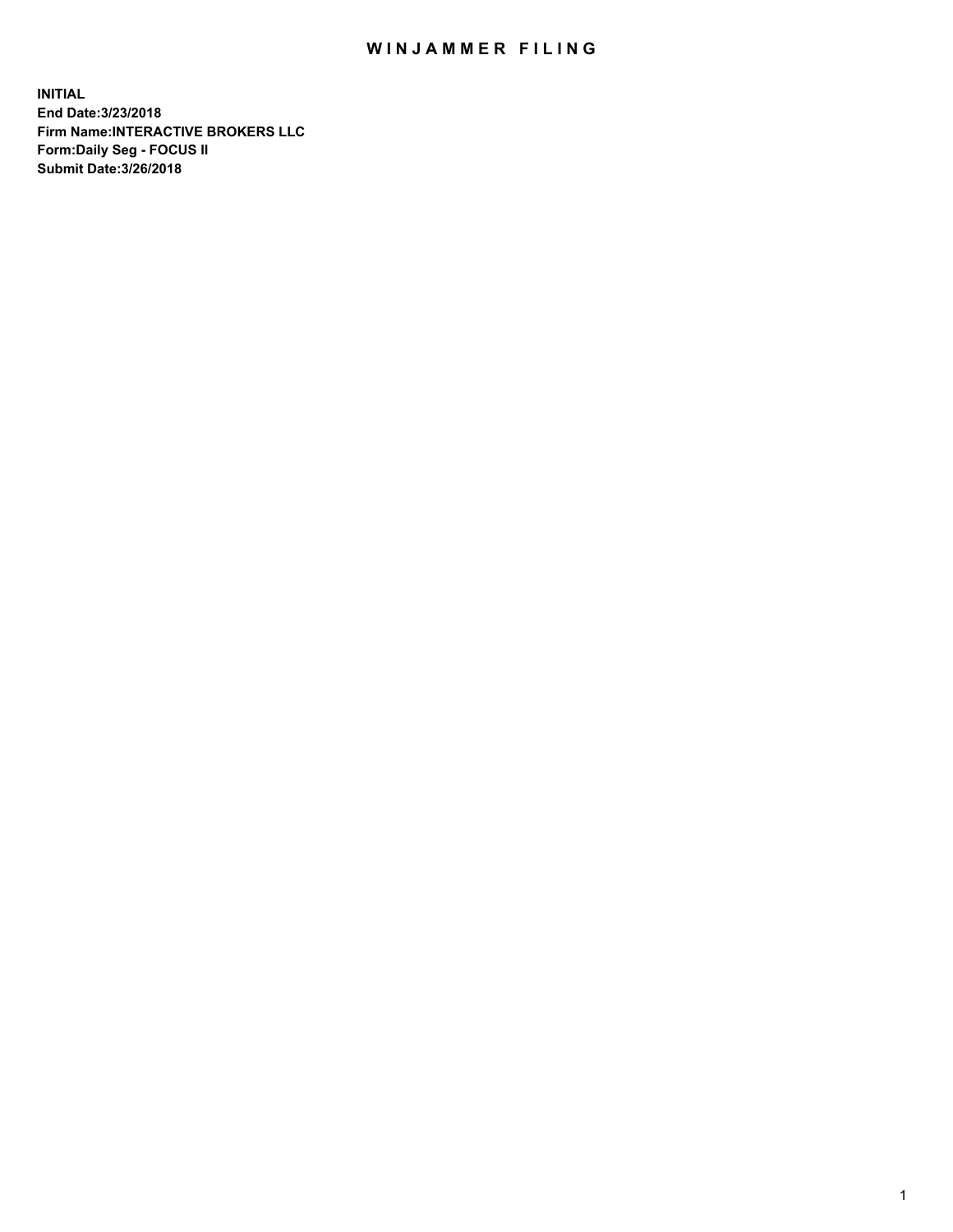## **INITIAL End Date:3/23/2018 Firm Name:INTERACTIVE BROKERS LLC Form:Daily Seg - FOCUS II Submit Date:3/26/2018 Daily Segregation - Cover Page**

| Name of Company<br><b>Contact Name</b><br><b>Contact Phone Number</b><br><b>Contact Email Address</b>                                                                                                                                                                                                                          | <b>INTERACTIVE BROKERS LLC</b><br>James Menicucci<br>203-618-8085<br>jmenicucci@interactivebrokers.c<br>om |
|--------------------------------------------------------------------------------------------------------------------------------------------------------------------------------------------------------------------------------------------------------------------------------------------------------------------------------|------------------------------------------------------------------------------------------------------------|
| FCM's Customer Segregated Funds Residual Interest Target (choose one):<br>a. Minimum dollar amount: ; or<br>b. Minimum percentage of customer segregated funds required:%; or<br>c. Dollar amount range between: and; or<br>d. Percentage range of customer segregated funds required between:% and%.                          | $\overline{\mathbf{0}}$<br>0<br>155,000,000 245,000,000<br>0 <sub>0</sub>                                  |
| FCM's Customer Secured Amount Funds Residual Interest Target (choose one):<br>a. Minimum dollar amount: ; or<br>b. Minimum percentage of customer secured funds required:%; or<br>c. Dollar amount range between: and; or<br>d. Percentage range of customer secured funds required between:% and%.                            | $\overline{\mathbf{0}}$<br>$\overline{\mathbf{0}}$<br>80,000,000 120,000,000<br>00                         |
| FCM's Cleared Swaps Customer Collateral Residual Interest Target (choose one):<br>a. Minimum dollar amount: ; or<br>b. Minimum percentage of cleared swaps customer collateral required:% ; or<br>c. Dollar amount range between: and; or<br>d. Percentage range of cleared swaps customer collateral required between:% and%. | $\overline{\mathbf{0}}$<br>$\overline{\mathbf{0}}$<br>0 <sub>0</sub><br><u>00</u>                          |

Attach supporting documents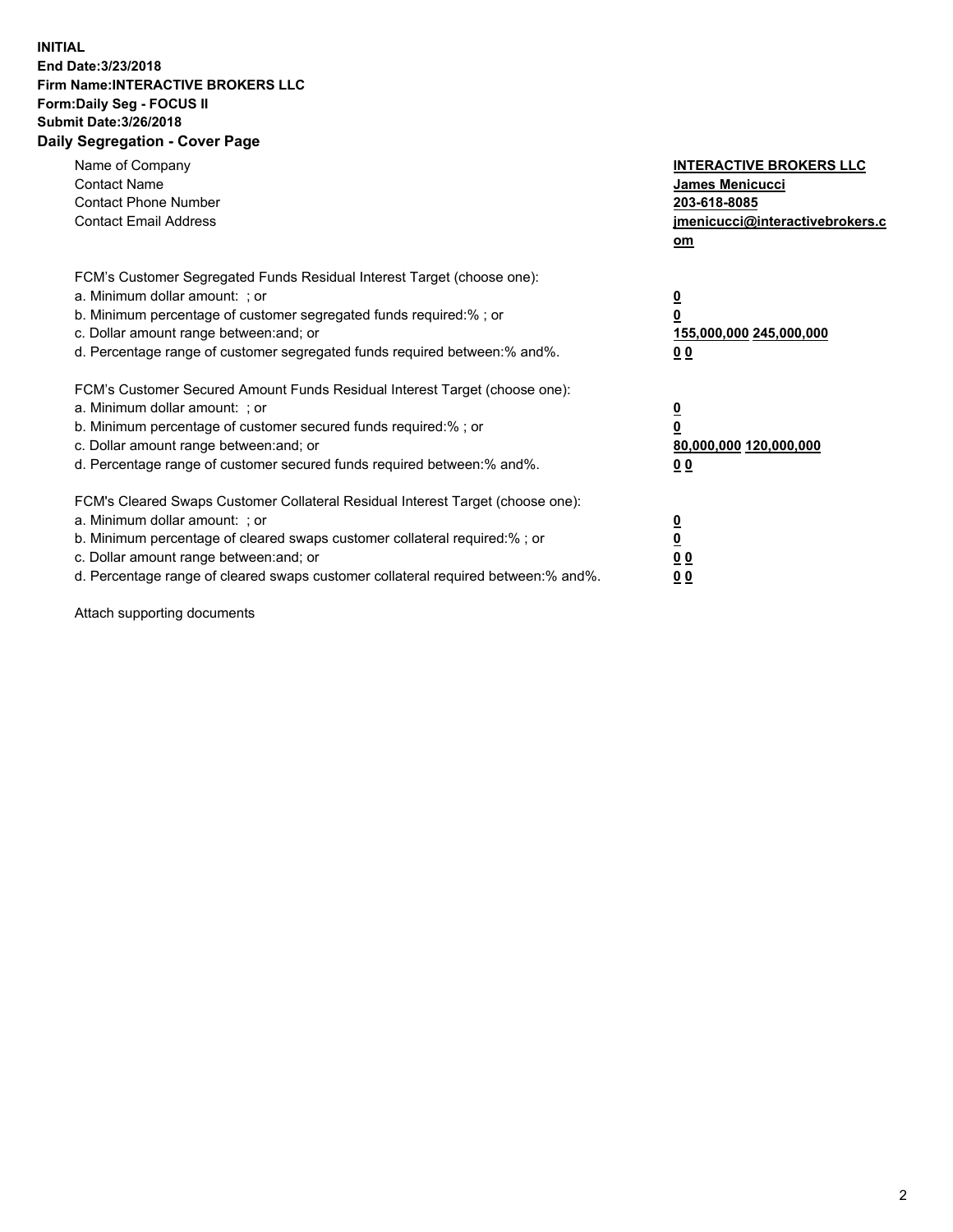## **INITIAL End Date:3/23/2018 Firm Name:INTERACTIVE BROKERS LLC Form:Daily Seg - FOCUS II Submit Date:3/26/2018 Daily Segregation - Secured Amounts**

|     | Daily Segregation - Secured Alliounts                                                                      |                                    |
|-----|------------------------------------------------------------------------------------------------------------|------------------------------------|
|     | Foreign Futures and Foreign Options Secured Amounts                                                        |                                    |
|     | Amount required to be set aside pursuant to law, rule or regulation of a foreign                           | $0$ [7305]                         |
|     | government or a rule of a self-regulatory organization authorized thereunder                               |                                    |
| 1.  | Net ledger balance - Foreign Futures and Foreign Option Trading - All Customers                            |                                    |
|     | A. Cash                                                                                                    | 444,139,969 [7315]                 |
|     | B. Securities (at market)                                                                                  | $0$ [7317]                         |
| 2.  | Net unrealized profit (loss) in open futures contracts traded on a foreign board of trade                  | -14,580,958 [7325]                 |
| 3.  | Exchange traded options                                                                                    |                                    |
|     | a. Market value of open option contracts purchased on a foreign board of trade                             | 158,881 [7335]                     |
|     | b. Market value of open contracts granted (sold) on a foreign board of trade                               | -143,995 [7337]                    |
| 4.  | Net equity (deficit) (add lines 1. 2. and 3.)                                                              | 429,573,897 [7345]                 |
| 5.  | Account liquidating to a deficit and account with a debit balances - gross amount                          | 3,714 [7351]                       |
|     | Less: amount offset by customer owned securities                                                           | 0 [7352] 3,714 [7354]              |
| 6.  | Amount required to be set aside as the secured amount - Net Liquidating Equity                             | 429,577,611 [7355]                 |
|     | Method (add lines 4 and 5)                                                                                 |                                    |
| 7.  | Greater of amount required to be set aside pursuant to foreign jurisdiction (above) or line                | 429,577,611 [7360]                 |
|     | 6.                                                                                                         |                                    |
|     | FUNDS DEPOSITED IN SEPARATE REGULATION 30.7 ACCOUNTS                                                       |                                    |
| 1.  | Cash in banks                                                                                              |                                    |
|     | A. Banks located in the United States                                                                      | 81,858,792 [7500]                  |
|     | B. Other banks qualified under Regulation 30.7                                                             | 0 [7520] 81,858,792 [7530]         |
| 2.  | Securities                                                                                                 |                                    |
|     | A. In safekeeping with banks located in the United States                                                  | 363,262,280 [7540]                 |
|     | B. In safekeeping with other banks qualified under Regulation 30.7                                         | 0 [7560] 363,262,280 [7570]        |
| 3.  | Equities with registered futures commission merchants                                                      |                                    |
|     | A. Cash                                                                                                    | $0$ [7580]                         |
|     | <b>B.</b> Securities                                                                                       | $0$ [7590]                         |
|     | C. Unrealized gain (loss) on open futures contracts                                                        | $0$ [7600]                         |
|     | D. Value of long option contracts                                                                          | $0$ [7610]                         |
|     | E. Value of short option contracts                                                                         | 0 [7615] 0 [7620]                  |
| 4.  | Amounts held by clearing organizations of foreign boards of trade                                          |                                    |
|     | A. Cash                                                                                                    | $0$ [7640]                         |
|     | <b>B.</b> Securities                                                                                       | $0$ [7650]                         |
|     | C. Amount due to (from) clearing organization - daily variation                                            | $0$ [7660]                         |
|     | D. Value of long option contracts                                                                          | $0$ [7670]                         |
|     | E. Value of short option contracts                                                                         | 0 [7675] 0 [7680]                  |
| 5.  | Amounts held by members of foreign boards of trade                                                         |                                    |
|     | A. Cash                                                                                                    | 116,761,043 [7700]                 |
|     | <b>B.</b> Securities                                                                                       | $0$ [7710]                         |
|     | C. Unrealized gain (loss) on open futures contracts                                                        | -6,607,793 [7720]                  |
|     | D. Value of long option contracts                                                                          | 158,881 [7730]                     |
|     | E. Value of short option contracts                                                                         | -143,995 [7735] 110,168,136 [7740] |
| 6.  | Amounts with other depositories designated by a foreign board of trade                                     | 0 [7760]                           |
| 7.  | Segregated funds on hand                                                                                   | $0$ [7765]                         |
| 8.  | Total funds in separate section 30.7 accounts                                                              | 555,289,208 [7770]                 |
| 9.  | Excess (deficiency) Set Aside for Secured Amount (subtract line 7 Secured Statement<br>Page 1 from Line 8) | 125,711,597 [7380]                 |
| 10. | Management Target Amount for Excess funds in separate section 30.7 accounts                                | 80,000,000 [7780]                  |
| 11. | Excess (deficiency) funds in separate 30.7 accounts over (under) Management Target                         | 45,711,597 [7785]                  |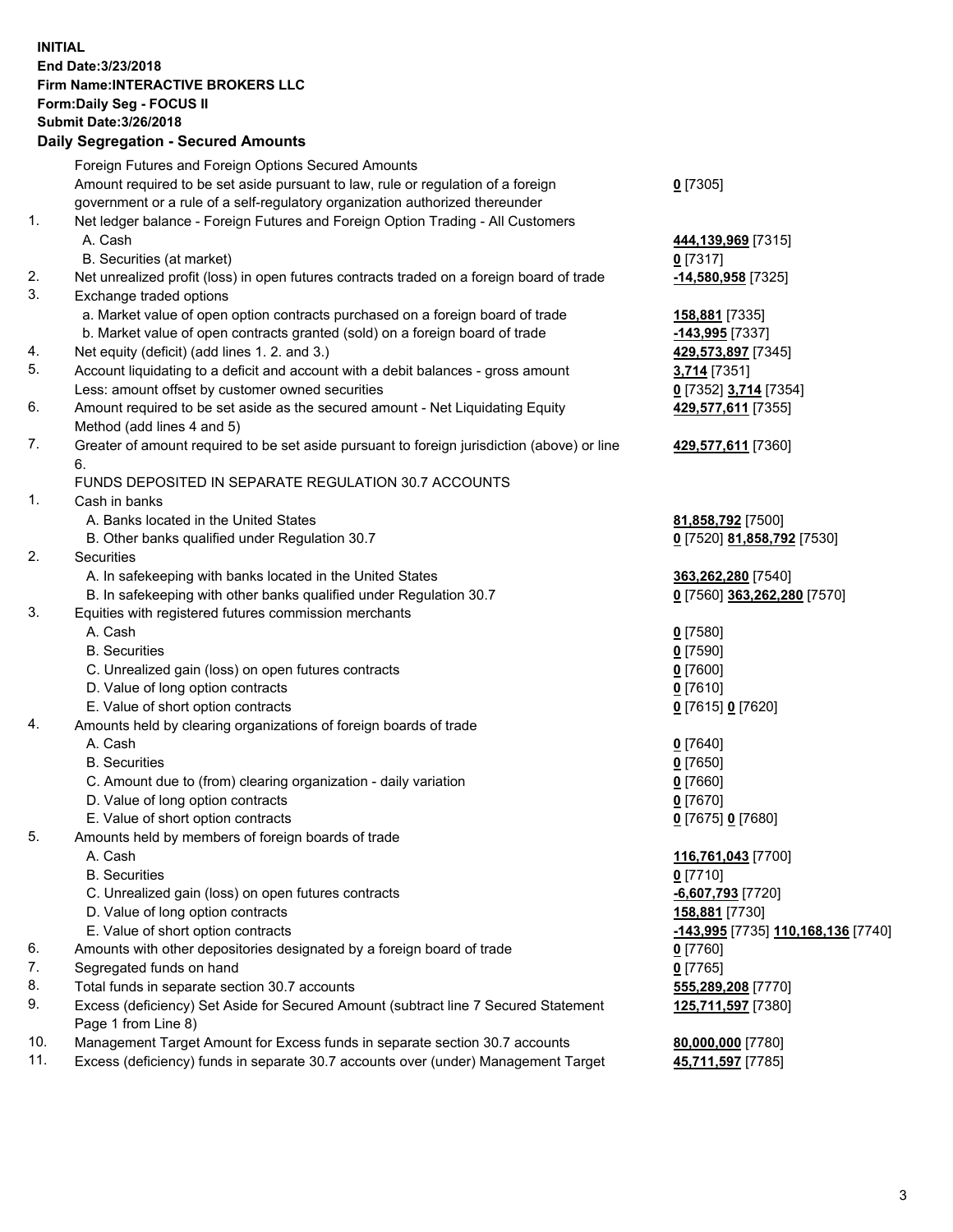**INITIAL End Date:3/23/2018 Firm Name:INTERACTIVE BROKERS LLC Form:Daily Seg - FOCUS II Submit Date:3/26/2018 Daily Segregation - Segregation Statement** SEGREGATION REQUIREMENTS(Section 4d(2) of the CEAct) 1. Net ledger balance A. Cash **4,314,752,660** [7010] B. Securities (at market) **0** [7020] 2. Net unrealized profit (loss) in open futures contracts traded on a contract market **43,540,455** [7030] 3. Exchange traded options A. Add market value of open option contracts purchased on a contract market **270,464,481** [7032] B. Deduct market value of open option contracts granted (sold) on a contract market **-377,786,386** [7033] 4. Net equity (deficit) (add lines 1, 2 and 3) **4,250,971,210** [7040] 5. Accounts liquidating to a deficit and accounts with debit balances - gross amount **303,366** [7045] Less: amount offset by customer securities **0** [7047] **303,366** [7050] 6. Amount required to be segregated (add lines 4 and 5) **4,251,274,576** [7060] FUNDS IN SEGREGATED ACCOUNTS 7. Deposited in segregated funds bank accounts A. Cash **739,627,114** [7070] B. Securities representing investments of customers' funds (at market) **2,601,830,105** [7080] C. Securities held for particular customers or option customers in lieu of cash (at market) **0** [7090] 8. Margins on deposit with derivatives clearing organizations of contract markets A. Cash **15,740,811** [7100] B. Securities representing investments of customers' funds (at market) **1,218,265,254** [7110] C. Securities held for particular customers or option customers in lieu of cash (at market) **0** [7120] 9. Net settlement from (to) derivatives clearing organizations of contract markets **-23,204,151** [7130] 10. Exchange traded options A. Value of open long option contracts **270,311,082** [7132] B. Value of open short option contracts **-377,827,967** [7133] 11. Net equities with other FCMs A. Net liquidating equity **0** [7140] B. Securities representing investments of customers' funds (at market) **0** [7160] C. Securities held for particular customers or option customers in lieu of cash (at market) **0** [7170] 12. Segregated funds on hand **0** [7150] 13. Total amount in segregation (add lines 7 through 12) **4,444,742,248** [7180] 14. Excess (deficiency) funds in segregation (subtract line 6 from line 13) **193,467,672** [7190] 15. Management Target Amount for Excess funds in segregation **155,000,000** [7194] **38,467,672** [7198]

16. Excess (deficiency) funds in segregation over (under) Management Target Amount Excess